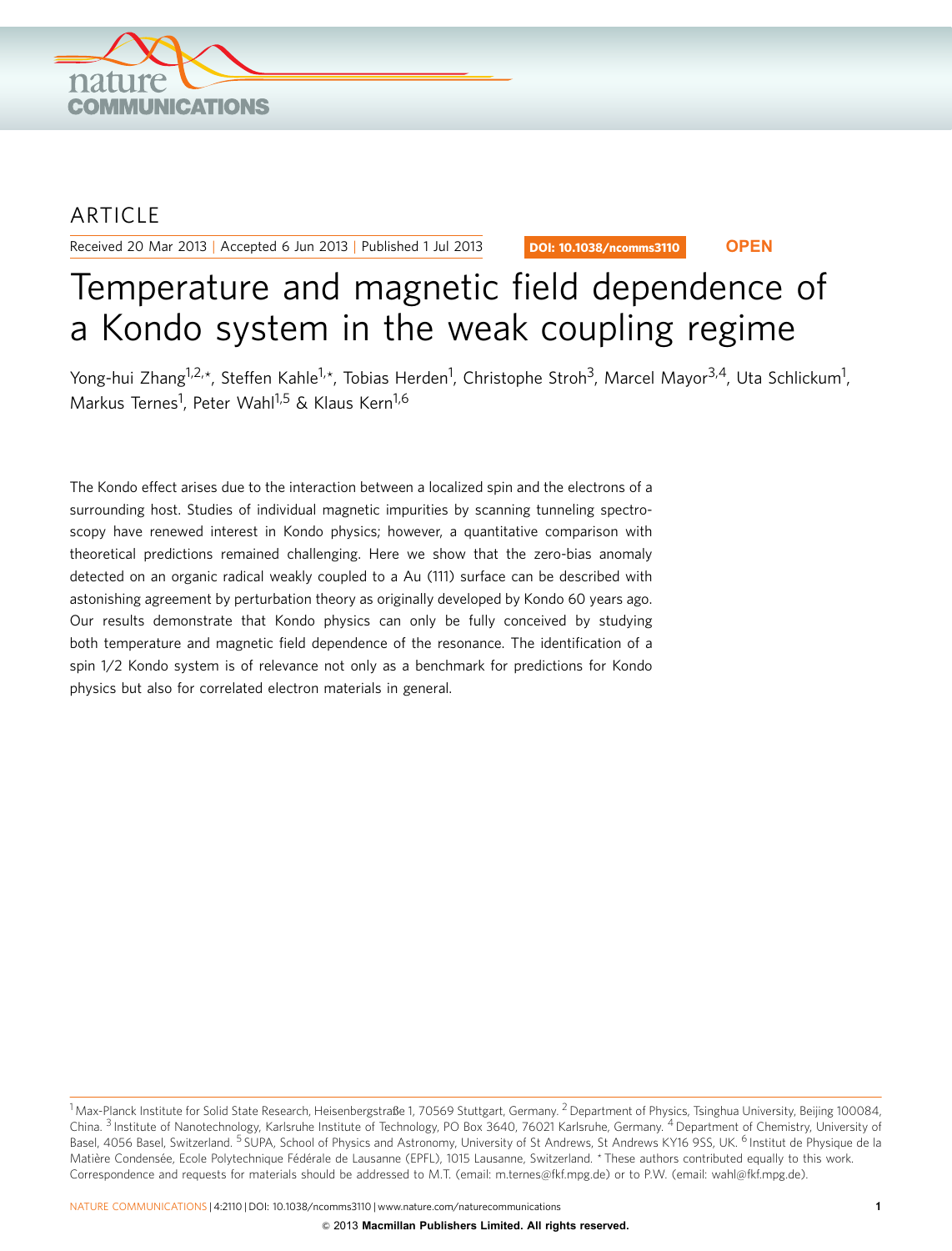<span id="page-1-0"></span>The Kondo effect, discovered originally in dilute magnetic<br>alloys<sup>1</sup>, emerges ubiquitously in seemingly unrelated<br>contexts, such as the zero-bias anomalies observed in<br>quantum dots and nanowires<sup>2,3</sup> or the dynamical behav alloys<sup>1</sup>, emerges ubiquitously in seemingly unrelated contexts, such as the zero-bias anomalies observed in quantum dots and nanowires $2,3$  or the dynamical behavior close to a Mott transition<sup>4,5</sup>. The simplicity of the underlying model Hamiltonian—a single spin coupled by an exchange interaction to a bath of conduction electrons—contrasts the complex physics that only the development of a completely new theoretical understanding clarified $6-8$ .

The Kondo effect is usually considered for an antiferromagnetic (AFM) interaction between a localized spin and an itinerant spin bath with a spin–spin exchange coupling  $J < 0$ . This interaction leads in the strong coupling regime, that is, at temperatures below a characteristic Kondo temperature,  $T_K$ , to a screening of the impurity magnetic moment and results in a stable, non-magnetic singlet ground state<sup>[9](#page-4-0)</sup> (see Fig. 1).

Much less attention has been paid to the weak coupling regime, which is relevant for ferromagnetic (FM) interaction  $(J>0)$  or at elevated temperatures  $(T \gg T_K)$ . For FM interaction, the impurity spin is always weakly coupled and becomes asympto-tically free in the limit of low temperature<sup>[6,10](#page-4-0)</sup>. For AFM interactions and high temperatures, thermal fluctuations destroy the singlet state. For both cases, FM interaction and AFM interaction in the weak coupling regime, the physics can be described by perturbation theory[6.](#page-4-0) In past studies of single Kondo adsorbates by scanning tunneling spectroscopy, a detailed quantitative characterization of the Kondo physics was hampered by orbital degeneracies<sup>[11](#page-4-0)</sup>, spin quantum numbers  $>1/2$  ([ref. 12](#page-4-0)), and rather high Kondo temperatures<sup>13,14</sup>.

Here, we study a purely organic molecule, which has a radical nitronyl-nitroxide side group<sup>[15](#page-4-0)</sup>, adsorbed on a Au  $(111)$  surface. Molecules with the same radical side group have been shown to form ferromagnetic molecule crystals below a Curie temperature of 0.6 K [\(ref. 16\)](#page-4-0). Instead of being localized on a specific atom, the unpaired electron is spatially delocalized over the O–N–C–N–O part of the side group (Fig. 2a) stabilizing it against chemical reaction and charge transfer, which would lead to a spin zero system. The unpaired electron has no further orbital degeneracy.



Figure 1 | The different regimes of the Kondo effect. The Kondo interaction  $-J S \cdot \sigma$  couples itinerant electrons of the host with spin  $\sigma$  to a magnetic impurity with spin S. For exchange interaction  $J<$  0, the antiferromagnetic (AFM) coupling leads to an entangled many-body state, where the antiparallel alignment of the spins of the conduction electrons effectively screens the impurity spin. The ground state at temperatures T below the characteristic Kondo temperature  $T_K$  is a singlet with total spin  $S = 0$  (red area), well protected from higher energy states. In contrast, for  $J>0$ , the ferromagnetic (FM) coupling tends to create a screening cloud of spins aligned parallel to the impurity spin, which becomes asymptotically free at low temperatures. For FM coupling or at temperatures  $T \gg T_{K}$ , the system is in the weak coupling regime, which can be treated perturbatively.

This enables us to study the physics of a pure spin 1/2 interacting with conduction electrons, which has been the subject of intense theoretical research.

### **Results**

Topographic imaging of organic radicals. Constant-current scanning tunneling microscopy (STM) images acquired at low temperatures show that the molecules adsorbed on the surface tend to nucleate at the elbow sites of the reconstructed Au (111) surface (Fig. 2b). Detailed topographies show the elongated molecular backbone and the radical side group, which is imaged as a  $\sim$  0.3 nm high and 1.0 nm wide protrusion (Fig. 2c).

Temperature dependence of the zero-bias peak. We detect a strong resonance at the Fermi level when measuring the differential conductance (dI/dV, for details see Methods section) on the side group of the molecule at temperatures between  $T = 1.5$  K and 15.7 K [\(Fig. 3a,b](#page-2-0)), which is found neither on the backbone of the





Figure 2 | Topography of an organic radical molecule on Au (111). (a) Chemical structure of the studied organic radical molecule  $(C_{28}H_{25}O_2N_4)$  with a nitronyl-nitroxide side group that contains a delocalized singly occupied molecular orbital. The molecule is drawn with a similar orientation as in the topography in  $c$ . (b) Overview topography ( $T = 6.7$  K, bias  $V = 50$  mV, setpoint current  $I = 30$  pA) of individual molecules on Au(111). The bottom right molecule is decorated by three neighboring dichloromethane molecules. The scale bar corresponds to 5 nm. (c) High-resolution topography of one organic radical molecule  $(V = 100 \text{ mV}, I = 33 \text{ pA})$ . Contour lines are at height intervals of 50 pm. The scale bar corresponds to 1 nm.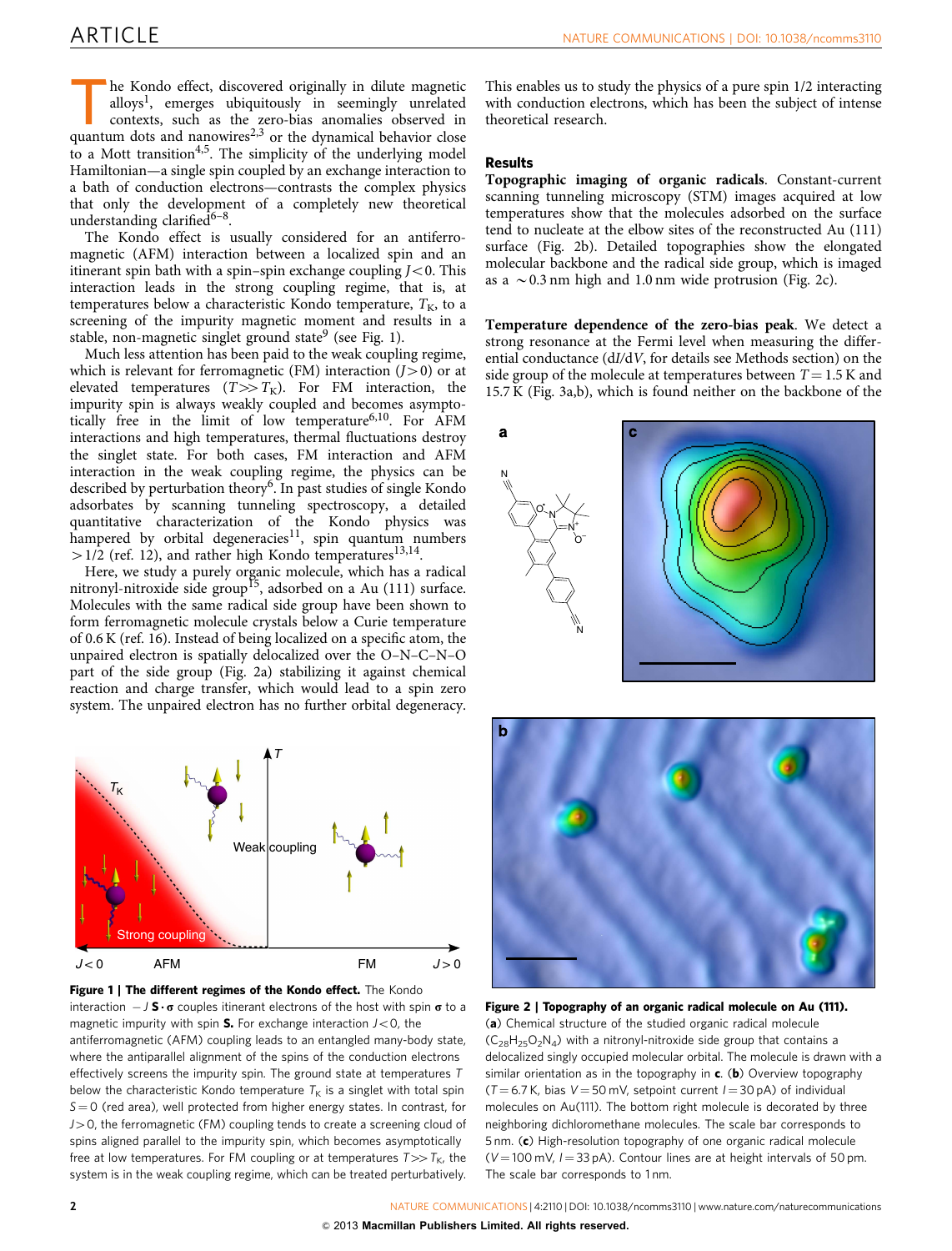<span id="page-2-0"></span>

Figure 3 | Temperature dependence of the zero-bias anomaly. (a) Typical differential conductance spectra taken on the radical side group of the molecule at temperatures between  $T = 1.5$  K and  $T = 15.7$  K (black), simulated spectra using perturbation theory (red) and fits of a Frota function (blue dashed lines). All spectra are normalized and offset for visual clarity. (b) Two exemplary spectra (black dots) and the conductance obtained from the Anderson-Appelbaum model (red line) plotted with logarithmic abscissa. The blue lines mark the flat top range (intersection between conductance at zero bias and an extrapolation of the logarithmic increase in the conductance, shown by dashed lines) whose width scales with temperature. (c) Plot of the effective temperature  $T_{\text{eff}}$  obtained by fitting spectra of about 35 molecules using the Anderson-Appelbaum model versus the experimental temperature T. The solid line is T<sub>eff</sub> = T. Error bars include the variation from spectra taken on different molecules. (d) Half-width at half-maximum (HWHM) extracted from the fits of Frota functions in a as function of temperature, the blue dashed lines indicate the expected temperature dependence of the width for a Kondo ffifififififififififififi $\frac{1}{\sqrt{2}}$ 

resonance in the strong coupling regime in Fermi liquid theory  $\Gamma_{\mathsf{K}}\!=\!\frac{1}{2}$  $\sqrt{( \alpha k_{\text{B}} T)^2 + (2k_{\text{B}} T_{\text{K}})^2}$ with  $\alpha = 2\pi$  ([ref. 31\)](#page-4-0), the red line is a fit with free  $\alpha = 15.2$ .

molecule nor on the clean surface. The observation of this resonance does not depend on the orientation of the molecule with respect to the Au (111) substrate or on the presence of codeposited dichloromethane molecules close to the molecule, while its apparent width and amplitude varies slightly between different molecules. The resonance shows clear logarithmic voltage dependence over almost two orders of magnitude (Fig. 3b) and broadens significantly at increased temperatures—much more than expected for a single-particle resonance. The apparent width of the resonance does not converge to a natural width in the lowtemperature limit within the temperature range accessible to us, as one would expect for a spin 1/2 Kondo system with AFM interaction in the strong coupling limit at  $T \ll T_K$ . The spectra rather have a flat top whose width scales with the thermal energy  $k_{\text{B}}T$  ( $k_{\text{B}}$  is the Boltzmann constant).

We compare our data with the conductance calculated from the Kondo spin-flip scattering Hamiltonian<sup>1</sup> in a perturbative approach accounting for processes up to third order in the exchange interaction *J*. In this Anderson–Appelbaum model<sup>17–19</sup>, tunneling between two electrodes via a magnetic impurity leads at zero magnetic field to a temperature-broadened logarithmic resonance in the conductance as a function of bias,  $\epsilon = eV$ (e is the elementary charge), of the form

$$
\sigma(\epsilon) = - (J\rho_0)^3 \int_{-\omega_0}^{\omega_0} \frac{f(\epsilon', T)}{\epsilon - \epsilon'} d\epsilon' * f'(\epsilon, T) + c \tag{1}
$$

where the asterisk denotes a convolution,  $f(\epsilon,T)$  is the Fermi–Dirac distribution,  $f'(\epsilon, T)$  its derivative with regard to  $\epsilon$ ,  $\rho_0$  the density of states of the conduction band at the Fermi energy,  $\omega_0$  a cutoff energy and c a constant background. While the perturbative approach might have some limitations, more recent approaches that treat non-equilibrium weak coupling Kondo effects more accurately<sup>[20](#page-4-0)</sup> would need generalization to finite temperatures to be applicable here. It has been shown that the perturbative approach gives a correct description if the magnetic impurity is coupled predominantly to one of the two electrodes and the system is close to equilibrium<sup>[21](#page-4-0)</sup>.

We perform least-squares fits, taking the temperature as the only relevant parameter (for details see Supplementary Note 1). We denote the temperature obtained from the fits  $T_{\text{eff}}$ . Figure 3a,b show the excellent agreement between the model and our data. The extracted effective temperatures,  $T_{\text{eff}}$  agree well with the temperature T of the experiment with deviations towards lower values for  $T_{\text{eff}}$  at temperatures  $T \leq 6$  K (Fig. 3c). For comparison, in Fig. 3a, also fits of a Frota function<sup>[22](#page-4-0)</sup> to the data are shown, with the extracted half-widths plotted in Fig. 3d.

Magnetic field dependence of spectra. When we apply a magnetic field B perpendicular to the Au (111) surface, the resonance splits into two peaks with superimposed symmetric steps as soon as the Zeeman energy exceeds the thermal energy ([Fig. 4a](#page-3-0)), that is,  $g_0\mu_B B > k_B T$  ( $\mu_B$  is the Bohr magneton,  $g_0$  the Lande´ factor of a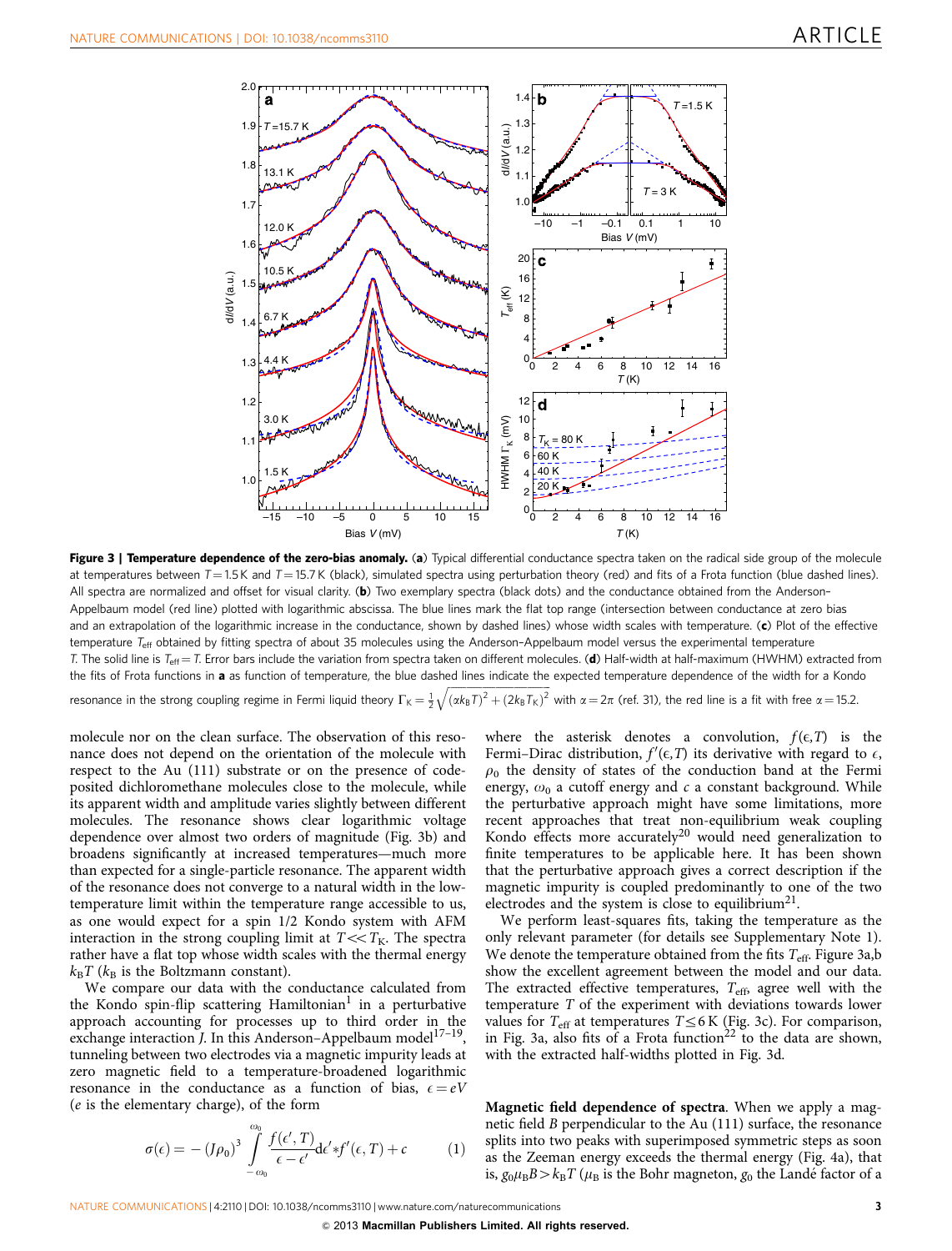<span id="page-3-0"></span>

Figure 4 | Splitting of the resonance in magnetic field. (a) Differential conductance measurements taken at successively increased magnetic fields on the radical side group of the molecule  $(T = 1.8 K)$ . All spectra are normalized and offset for clarity. Red curves are fits modeling the conductance using perturbation theory up to third order in the exchange interaction J. The blue curve at  $B = 14$  T shows exemplarily the contribution of the second order in J to the differential conductance. (b) extracted Zeeman splitting as a function of magnetic field. A linear fit (red line) yields  $g = 1.98 \pm 0.04$ . (c) magnetic coupling  $J\rho_0$  obtained from the ratio between second and third order contributions to the fit (blue dots), with an average coupling of  $J\rho_0 = -$  0.04 ± 0.02 and from the Zeeman splitting (and hence the g factor) (red dots). For the latter analysis, at each magnetic field the Zeeman splitting  $\Delta_Z(B)$  is determined from the fits (see also Supplementary Note 1) and the q factor is obtained from  $q(B) = \Delta_Z(B)/(µ_B B)$ . Error bars in **b** and c include the variation of spectra taken on different molecules.

free electron). The steps in the differential conductance are due to inelastic spin-flip excitations<sup>[23](#page-4-0)</sup> and can be described with excellent agreement using the same perturbative approach (for details see Supplementary Note  $1)^{24}$ . The perturbation theory not only accurately accounts for the steps, but also for the peaks on top of these steps. The energies of the peak positions and the spin-flip excitations as extracted from the fits scale linearly with the applied magnetic field and yield a Landé factor  $g = 1.98 \pm 0.04$ , which slightly differs from the expected value for a free electron,  $g_0 = 2$ . This difference provides an estimate for the exchange interaction  $J\rho_0$ : due to the coupling of the localized spin with the conduction electrons and their polarization by the magnetic field, the effective Landé factor will be modified compared to the value for the free  $spin<sup>25</sup>$  $spin<sup>25</sup>$  $spin<sup>25</sup>$ . For an evaluation of  $J\rho_0$ , the error in the determination of the peak and step positions and hence of  $g$  is critical (see Supplementary Figure S2). As can be seen from Fig. 4b,c, the error bars become smaller for larger magnetic field. This is because only at large magnetic fields, the spectra become flat around zero-bias voltage, increasing the accuracy of the fits. Therefore, to estimate  $J\rho_0$  from the Zeeman splitting, we evaluate  $g$  only for the highest magnetic fields ( $B$  $\geq$  10 T). We obtain  $g = 1.93 \pm 0.02$  and  $J\rho_0 = -0.04 \pm 0.01$ . We derive a second independent estimate of  $J\rho_0$  by comparing the amplitudes of the different scattering orders in the model: The height of the logarithmic peaks is proportional to  $(J\rho_0)^3$ , while the amplitude of the steps due to spin-flip excitations is proportional to  $(J\rho_0)^2$ . We find  $J\rho_0 = -0.04 \pm 0.02$ , in agreement with the value obtained from the Zeeman splitting (Fig. 4c). Our fits indicate a weak AFM exchange interaction between the localized spin on the molecule and the Au surface. FM coupling between the spin and the conduction electrons as depicted in [Fig. 1](#page-1-0) would lead to similar physics. The spectroscopic signature for an FM exchange interaction is a dip in the spectral function at the impurity site, while in the conduction band of the host, a peak at the Fermi energy is formed<sup>26</sup>—opposite to the case of AFM coupling. This result can also be obtained from perturbation

theory, which for FM coupling remains valid at all temperatures, as the sign of  $g(\epsilon)$  changes for  $J>0$  (see equation 1). In our measurements, we always detect a peak at the radical side group. From this finding and the estimation of  $J\rho_0$ , we can exclude FM coupling in our system. In contrast to the case of adatoms, where the Kondo resonance is assumed to be probed rather indirectly through the conduction band of the surface<sup>27</sup>, here the resonance is probed directly by tunneling from the tip into the many body states in accordance with the Anderson–Appelbaum theory. For a discussion of the case of weak coupling of the tip to the adsorbate resonance see Supplementary Note 3.

#### **Discussion**

In the past, the zero-bias anomalies observed by scanning tunneling spectroscopy on single atoms and molecules have usually been interpreted as a Kondo resonance in the strong coupling limit. Analyzing our data with this assumption by fitting the spectra by a Frota function<sup>[22](#page-4-0)</sup>, which has been shown to describe well the Kondo resonance (at  $T < T_K$ )<sup>22,28</sup>, yields at first glance a reasonable description of our data (see [Fig. 3a;](#page-2-0) Supplementary Note 2). In the low-temperature limit, we obtain a half-width of  $\Gamma_K \approx 1.3$  mV, which would correspond to  $T_{\rm K}$  =  $\Gamma_{\rm K}/k_{\rm B}$   $\approx$  16 K. The magnetic field dependence differs from the behavior expected for an AFM Kondo model for a spin 1/2 in the strong coupling limit<sup>[29,30](#page-4-0)</sup> and a  $T_K \approx 16$  K. For  $T \ll T_K$ , the Kondo resonance is not expected to split for magnetic fields up to  $B_C \approx 0.5k_BT_K/(g\mu_B)$  [\(ref. 29](#page-4-0)). Thus, we should observe a splitting only at  $B > B_C \approx 6$  T, contrary to our observation of a clear splitting at fields as low as 2 T. This yields for our system an upper limit of  $T_K \leq 5.4$  K. Furthermore, there should be only a rather weak temperature dependence of the width of the resonance for  $T < T_K$ ([ref. 31](#page-4-0)), which would be the temperature range of our measurements, contrary to our observations (see [Fig. 3d\)](#page-2-0).

The disagreement arises because the half-width of a logarithmic singularity is not a well-defined quantity and thus the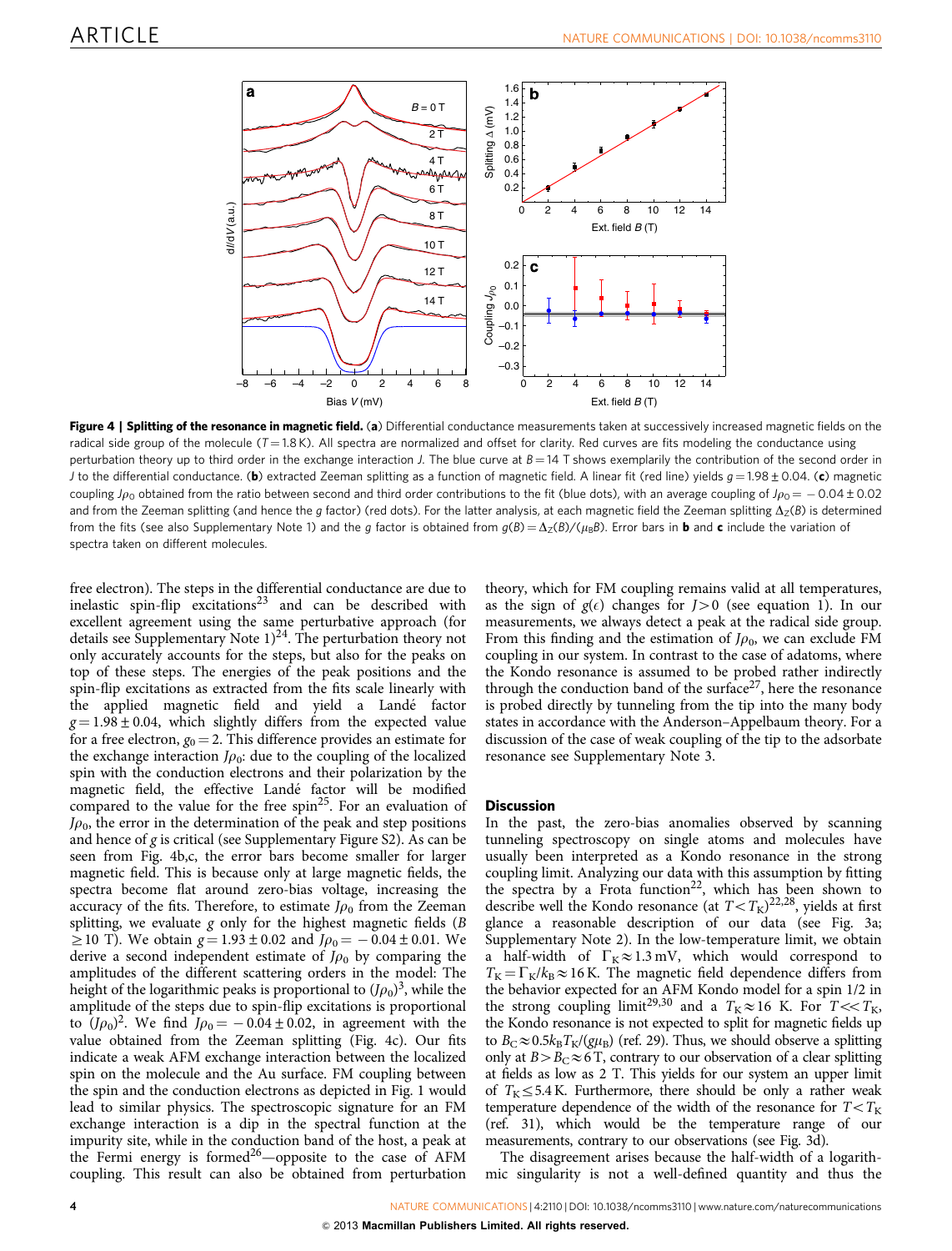<span id="page-4-0"></span>determination of  $T_K$  via the half-width is erroneous. Only by taking into account both, the temperature and magnetic field dependence, we can deduce that the true Kondo temperature must be substantially lower.

We conclude that the resonance we observe is due to a single unpaired spin with weak AFM coupling to the conduction band. Almost 60 years after Kondo identified the correct Hamiltonian for a single magnetic impurity in a metallic host and showed the breakdown of perturbation theory on a characteristic energy scale<sup>1</sup>, our results demonstrate its validity for a single spin  $1/2$ impurity in the weak coupling regime, which is characterized by an almost universal temperature and magnetic field dependence. Both differ substantially from the behavior predicted for a spin 1/2 AFM Kondo model in the strong coupling limit. Even though zero-bias anomalies have been observed previously on purely organic molecules adsorbed on metal surfaces<sup>32,33</sup>, the quantitative level of agreement between the data and theory is unprecedented for measurements on single impurities by lowtemperature STM.

The identification of a true spin 1/2 system allows to perform quantitative tests of theoretical predictions, which can be tested in measurements performed at even lower temperatures. Besides enabling studies of spin 1/2 Kondo physics on a single impurity, experiments on systems of coupled impurities are conceivable. Here, we note that most theoretical studies of Kondo lattices are built on top of spin 1/2 Kondo impurities. Tailoring of the backbone in the synthesis of the molecules facilitates self-assembled growth of ordered one- or two-dimensional lattices of these molecules. This potentially allows for experimental studies of model Hamiltonians for correlated electron materials.

#### Methods

**STM measurements.** Experiments were performed on two different home-built STMs operating in ultra-high vacuum, one with a base temperature of 6.7 K and magnetic fields up to 5 T, the second one with a base temperature of 1.5 K and fields up to 14 T. Both setups allow in situ sample preparation and transfer into the STM.

Differential conductance spectroscopy. Conductance spectra were acquired by positioning the tip over the side group of the molecule, turning the z-feedback off, and sweeping the bias voltage V. To detect the dI/dV signal directly by lock-in technique, we add to  $V$  a small sinusoidal modulation voltage  $V<sub>m</sub>$  with a frequency in the range of 800–1,100 Hz. Typical tunneling setpoints before deactivating the feedback loop were  $V = -20 \,\mathrm{mV}$  and  $I = 0.1$ –1 nA. Spectra were typically taken in a range of  $\,$  – 20 mV to  $\,$  + 20 mV symmetrically around zero bias.  $V_{\rm m}$  was chosen to be small enough that the signal broadening due to the modulation voltage was always less than the thermal broadening; more precisely  $V_m(rms) < \frac{1}{2}5.4k_BT$ , resulting in typical used values of  $V_m(rms) = 0.1 - 0.3$  mV at low temperatures, while at higher temperatures (T  $>$  5 K) 0.5–1 mV was used. Before and after spectra were measured on the radical, reference spectra have been taken on the clean Au surface to ensure a featureless conductance of the tip. The measured spectra were normalized and a linear baseline was subtracted to account for drift effects that were also visible in the reference spectra.

**Sample preparation.** The Au (111) surface is prepared by cycles of  $Ar$ <sup>+</sup> sputtering and annealing to  $\sim$  800 K. Molecules are deposited from crystal powder containing equal amounts of the radical molecule and dichloromethane by sublimation using a quartz crucible at a temperature of  $\approx$  200 °C for several minutes with the sample at  $T = 150$  to 180 K. It has been confirmed by matrixassisted laser desorption/ionization that the molecules stay intact during sublimation. The molecules are only weakly bound to the surface; deposition at room temperature leads to nucleation at step edges.

Synthesis. The molecule (2'-nitronilnitroxide-5'-methyl-[1, 1';4',1"]terphenyl-4, 4"-dicarbonitrile  $(C_{28}H_{25}O_2N_4)$ ) has been synthesized using a Suzuki-type cross-coupling reaction with the spin-labeled diiodo-precursor and 4-cyanophenyl-boronic acid in the presence of  $Pd(PPh<sub>3</sub>)<sub>4</sub>$  as catalyst and  $Na<sub>2</sub>CO<sub>3</sub>$  as base.

#### **References**

- 1. Kondo, J. Resistance minimum in dilute magnetic alloys. Prog. Theor. Phys. 32, 37–49 (1964).
- 2. Goldhaber-Gordon, D. et al. Kondo effect in a single-electron transistor. Nature 391, 156–159 (1998).
- Nygård, J., Cobden, D. H. & Lindelof, P. E. Kondo physics in carbon nanotubes. Nature 408, 342–346 (2000).
- 4. Georges, A., Kotliar, G., Krauth, W. & Rozenberg, M. J. Dynamical mean-field theory of strongly correlated fermion systems and the limit of infinite dimensions. Rev. Mod. Phys. 68, 13–125 (1996).
- 5. Nozières., P. Kondo lattices and the Mott metal-insulator transition. J. Phys. Soc. Jpn 74, 4-7 (2005).
- 6. Anderson., P. W. A poor man's derivation of scaling laws for the Kondo problem. J. Phys. C 3, 2436–2441 (1970).
- Wilson., K. G. The renormalization group: critical phenomena and the Kondo problem. Rev. Mod. Phys. 47, 773–840 (1975).
- 8. Andrei, N. Diagonalization of the Kondo Hamiltonian. Phys. Rev. Lett. 45, 379–382 (1980).
- 9. Hewson, A. C. The Kondo Problem to Heavy Fermions (Cambridge University Press, Cambridge, 1997).
- 10. Gentile, P., de Leo, L., Fabrizio, M. & Tosatti, E. Lack of Kondo screening at nanocontacts of nearly magnetic metals. Europhys. Lett. 87, 27014 (2009).
- 11. Minamitani, E. et al. Symmetry-driven novel Kondo effect in a molecule. Phys. Rev. Lett. 109, 086602 (2012).
- 12. Otte, A. F. et al. The role of magnetic anisotropy in the Kondo effect. Nat. Phys. 4, 847–850 (2008).
- 13. Madhavan, V., Chen, W., Jamneala, T., Crommie, M. F. & Wingreen., N. S. Tunneling into a single magnetic atom: spectroscopic evidence of the Kondo resonance. Science 280, 567–569 (1998).
- 14. Wahl, P. et al. Kondo temperature of magnetic impurities at surfaces. Phys. Rev. Lett. 93, 176603 (2004).
- 15. Osiecki, J. H. & Ullman, E. F. Studies of free radicals. I. a-nitronyl nitroxides, a new class of stable radicals. J. Am. Chem. Soc. 90, 1078–1079 (1968).
- 16. Tamura, M. et al. Bulk ferromagnetism in the  $\beta$ -phase crystal of the p-nitrophenyl nitronyl nitroxide radical. Chem. Phys. Lett. 186, 401–404 (1991).
- 17. Appelbaum., J. A. 's-d' exchange model of zero-bias tunneling anomalies. Phys. Rev. Lett. 17, 91–95 (1966).
- 18. Anderson, P. W. Localized magnetic states and Fermi-surface anomalies in tunneling. Phys. Rev. Lett. 17, 95-97 (1966).
- 19. Appelbaum, J. A. Exchange model of zero-bias tunneling anomalies. Phys. Rev. 154, 633–643 (1967).
- 20. Rosch, A., Paaske, J., Kroha, J. & Wölfe., P. Nonequilibrium transport through a Kondo dot in a magnetic field: perturbation theory and poor man's scaling. Phys. Rev. Lett. 90, 076804 (2003).
- 21. Paaske, J., Rosch, A. & Wölfe, P. Nonequilibrium transport through a Kondo dot in a magnetic field: perturbation theory. Phys. Rev. B 69, 155330  $(2004)$ .
- 22. Frota, H. O. Shape of the Kondo resonance. Phys. Rev. B 45, 1096–1099 (1992).
- 23. Heinrich, A. J., Gupta, J. A., Lutz, C. P. & Eigler., D. M. Single-atom spin-flip spectroscopy. Science 306, 466–469 (2004).
- 24. Wyatt, A. F. G. & Wallis, R. H. Exchange scattering in Ti-doped Al/Al oxide/Ag tunnel junctions. II. Magnetic field. J. Phys. C. Solid State Phys. 7, 1293–1302 (1973).
- 25. Wolf, E. L. & Losee., D. L. g-shifts in the 's-d' exchange theory of zero-bias tunneling anomalies. Phys. Lett. A 29, 334–335 (1969).
- 26. Koller, W., Hewson, A. C. & Meyer, D. Singular dynamics of underscreened magnetic impurity models. Phys. Rev. B 72, 045117 (2005).
- 27. Újsághy, O., Kroha, J., Szunyogh, L. & Zawadowski, A. Theory of the Fano resonance in the STM tunneling density of states due to a single Kondo impurity. Phys. Rev. Lett. 85, 2557–2560 (2000).
- 28. Prüser, H. et al. Long-range Kondo signature of a single magnetic impurity. Nat. Phys. 7, 203–206 (2011).
- 29. Costi., T. A. Kondo effect in a magnetic field and the magnetoresistivity of Kondo alloys. Phys. Rev. Lett. 85, 1504–1507 (2000).
- 30. Moore, J. E. & Wen, X. G. Anomalous magnetic splitting of the Kondo resonance. Phys. Rev. Lett. 85, 1722–1725 (2000).
- 31. Nagaoka, K., Jamneala, T., Grobis, M. & Crommie., M. F. Temperature dependence of a single Kondo impurity. Phys. Rev. Lett. 88, 077205 (2002).
- 32. Fernandez-Torrente, I., Franke, K. J. & Pascual, J. I. Vibrational Kondo effect in pure organic charge-transfer assemblies. Phys. Rev. Lett. 101, 217203 (2008).
- 33. Temirov, R., Lassise, A., Anders, F. B. & Tautz, F. S. Kondo effect by controlled cleavage of a single-molecule contact. Nanotechnology 19, 065401 (2008).

#### Acknowledgements

We gratefully acknowledge intense discussions and sharing of unpublished results by P.P. Baruselli, R. Requist, M. Fabrizio, and E. Tosatti. Further, we acknowledge